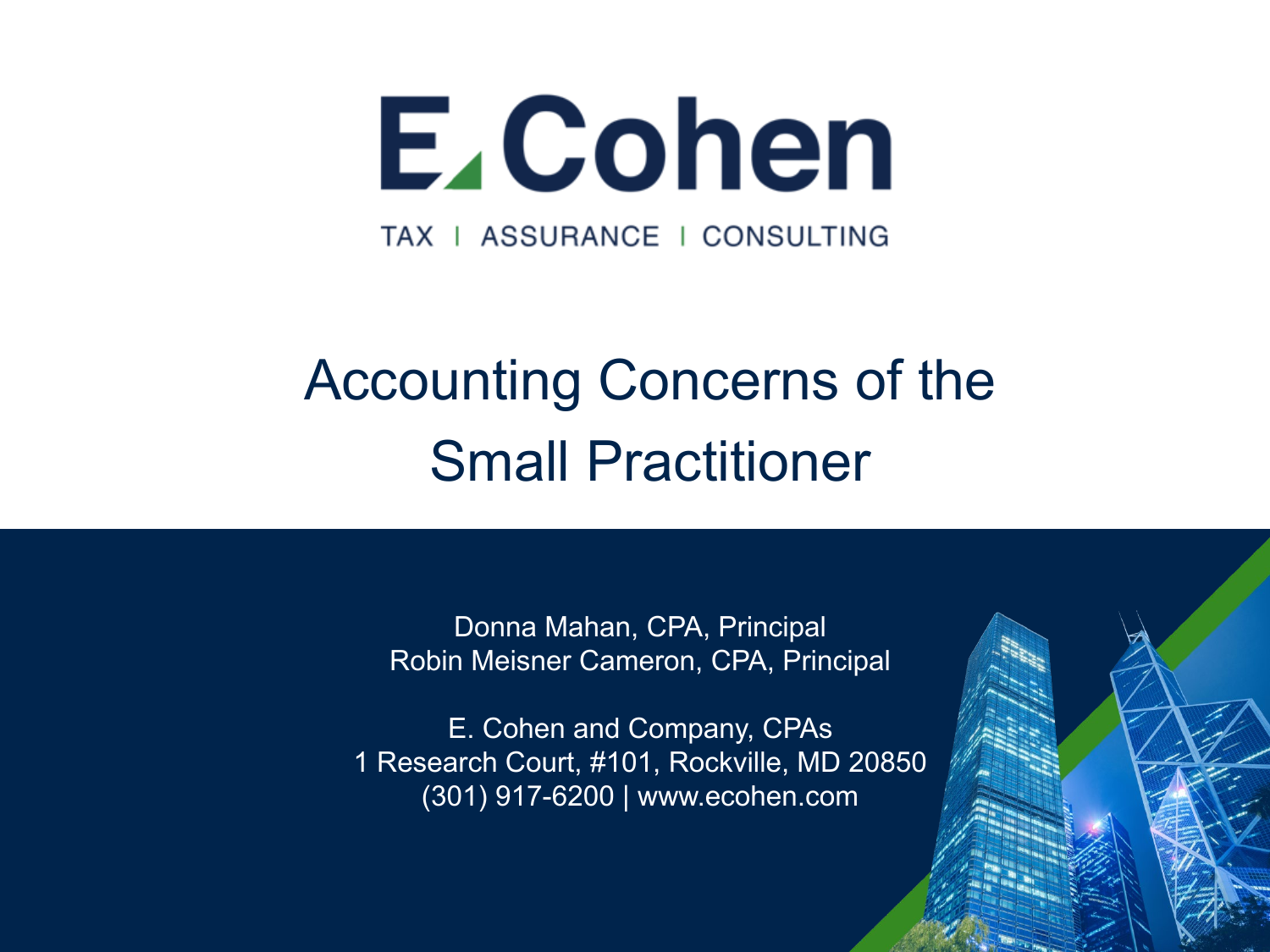#### Choice of Business Entity

- a. Single Member LLC (SMLLC)
- b. LLC or Partnership
- c. S-Corporation
- d. Sole proprietor no corporate shield not recommended
- e. C-Corporation double taxation not recommended
- f. Recommendation: all entities should have separate bank accounts, records and EIN

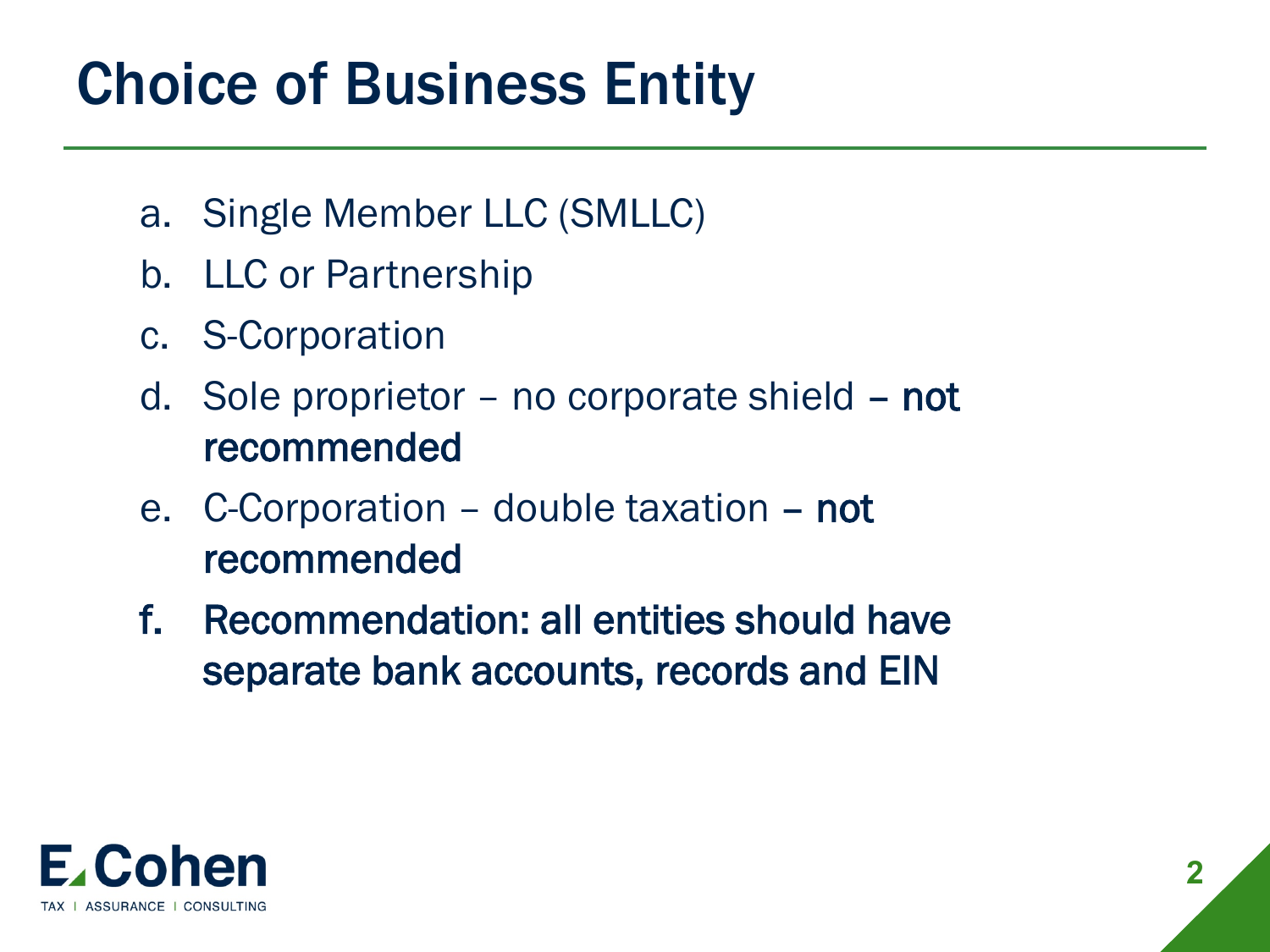# Single Member LLC

#### (aka "Disregarded Entity")

- a. Sole ownership
- b. Separate legal entity, but does not have its own income tax return filing.
	- i. Instead, the income and expenses are reported on your federal personal income return (Form 1040) via Schedule C

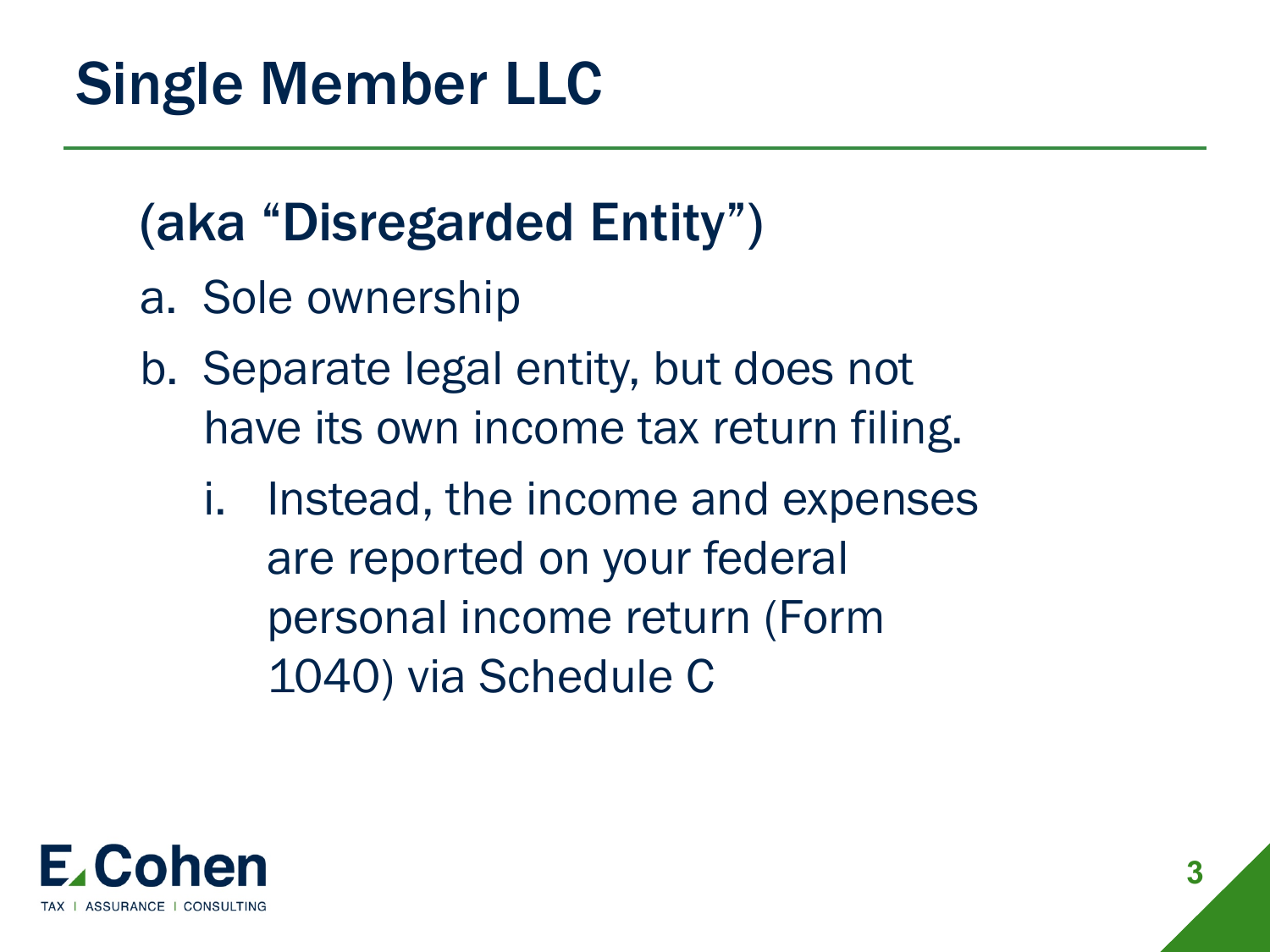# Limited Liability Company or Partnership

- a. Multiple owners, as documented in the Operating Agreement
- b. Offers flexibility with ownership changes and income allocations
- c. Separate income tax filing (Form 1065)
	- i. Income or loss is passed through to the owners via Form K-1
- d. The pass-through income is subject to selfemployment tax (~15%)
- e. Carefully review and sign operating agreements. Note that partnerships have unlimited personal liability.

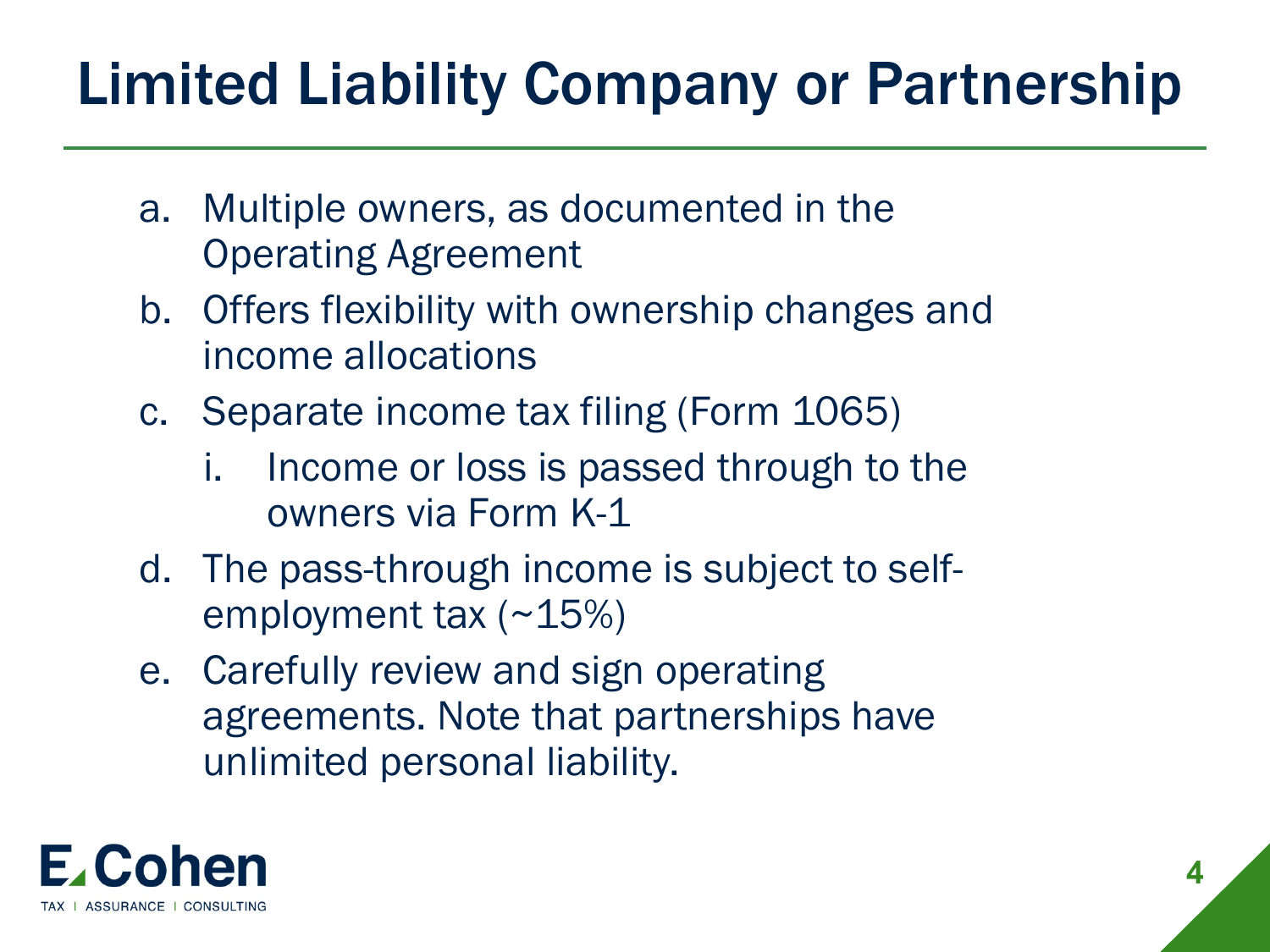# S-Corporation

- a. Single or multiple owners, as documented in the Articles of Incorporation
- b. Separate income tax filing (Form 1120-S)
	- i. Income or loss is passed through to the owners via Form K-1
- c. The pass-through income is NOT subject to self-employment tax
	- i. However the owners must receive a reasonable salary (via W-2) which is subject to standard payroll tax
- d. Distributions must be reasonable and equal to ownership  $\%$ 's
- e. Owner's health insurance and personal usage of automobiles must be reported as W-2 income, if applicable

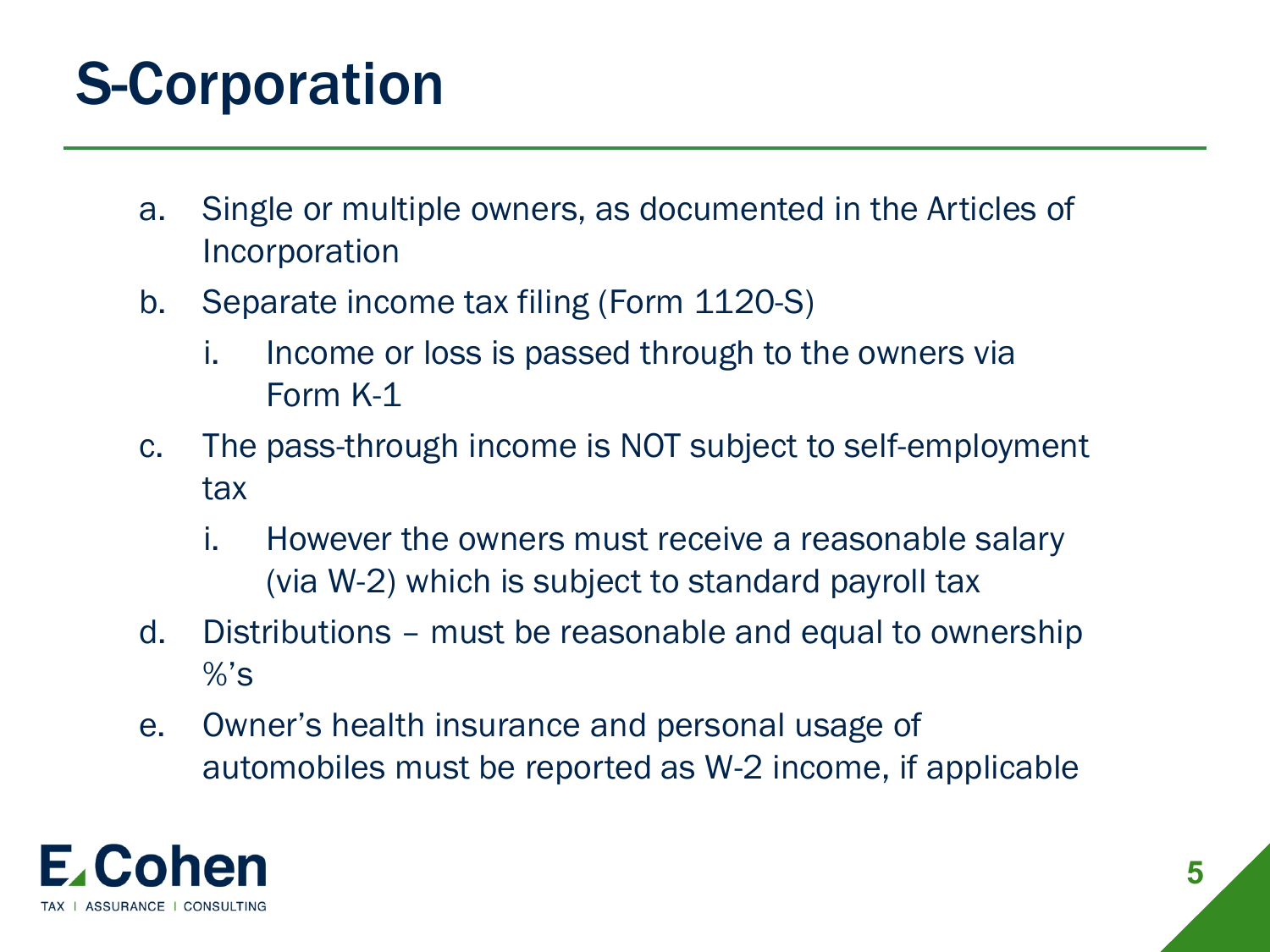#### Business Structure Pros and Cons

| <b>ENTITIES</b>                                            | <b>PROs</b>                                                                                                                                                  | <b>CONS</b>                                                                                                                             |
|------------------------------------------------------------|--------------------------------------------------------------------------------------------------------------------------------------------------------------|-----------------------------------------------------------------------------------------------------------------------------------------|
| <b>Sole</b><br><b>Proprietor</b>                           | • Inexpensive and simple<br>• One level of tax<br>• No separate tax return                                                                                   | • Unlimited personal liability<br>• Ownership limited to one person                                                                     |
| <b>Partnership</b>                                         | • Ownership not limited to one person<br>• One level of tax on net income<br>• Income and expenses allocation can be<br>unrelated to percentage of ownership | • Unlimited personal liability<br>• Responsible for business actions<br>of other partners<br>• Requires separate tax returns            |
| <b>S Corporation</b>                                       | • Limited personal liability for shareholders<br>• Business net income taxed as personal income<br>of shareholders                                           | • Requires separate tax returns<br>• Restrictions on adding investors<br>• Net income allocated according<br>to percentage of ownership |
| <b>C</b> Corporation                                       | • Limited personal liability for shareholders<br>• Easy to transfer ownership/add investors<br>• Perpetual continuity presumed                               | • Requires separate tax returns<br>• Net income may be double taxed<br>• More costly to set up and maintain                             |
| <b>Limited</b><br><b>Liability</b><br><b>Company (LLC)</b> | • Limited personal liability for members<br>• Income and expenses can be allocated in a<br>manner unrelated to percentage of ownership                       | • Not automatically perpetual like<br>S or C corps<br>• Cost to set up and maintain                                                     |

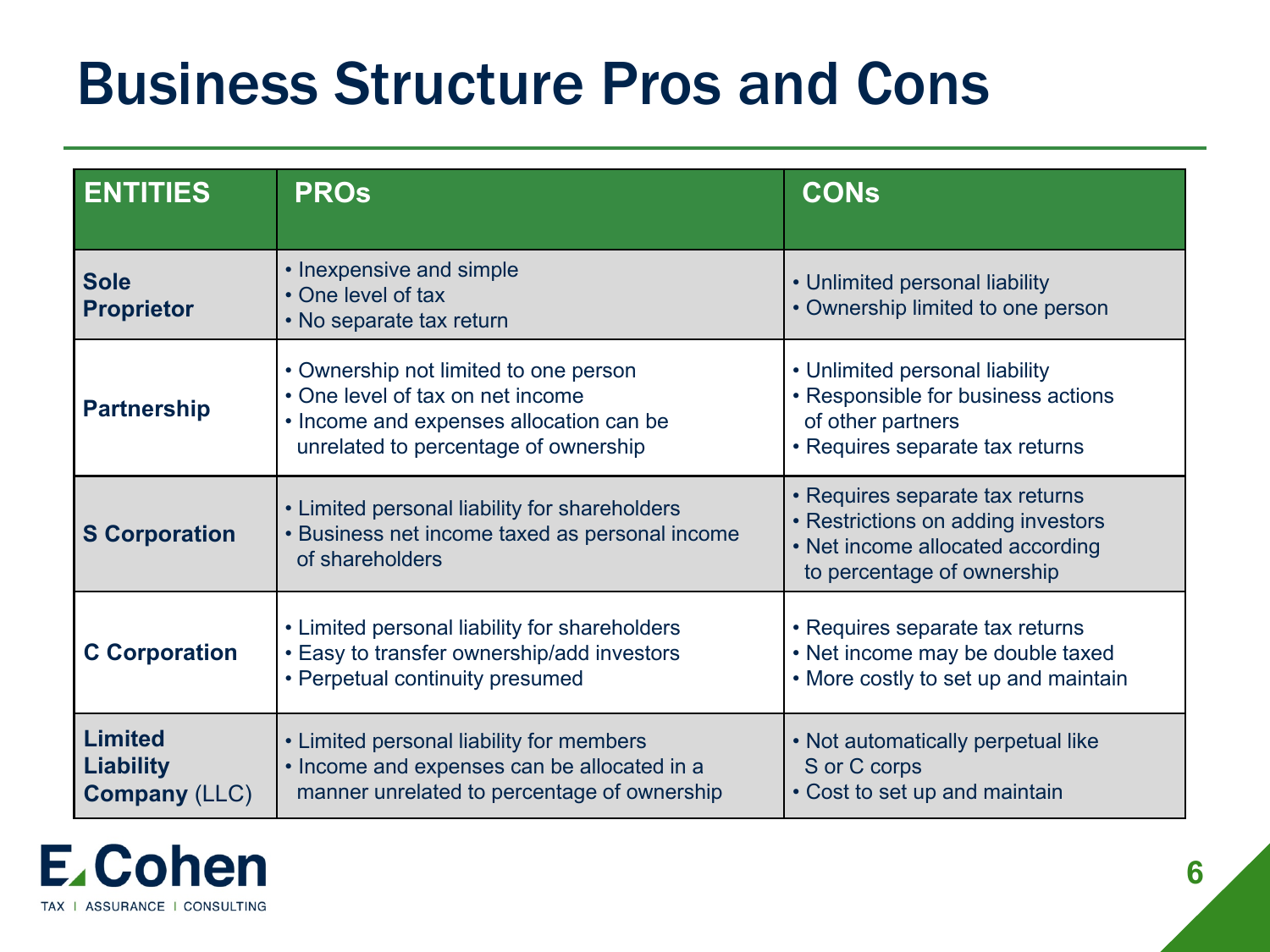# DC Business Registration

- a. https://otr.cfo.dc.gov/page/new-business-registration
- b. You will need your federal ID number and/or SSN, legal form of business, and business address
- c. All domestic and foreign filing entities are required to appoint and maintain a registered agent (includes LLCs, partnerships and corporations)
	- i. Entities may act as its own RA if it has an office in DC
	- ii. https://dcra.dc.gov/book/corporate-registrationfaqs/corporate-registration-faqs-process

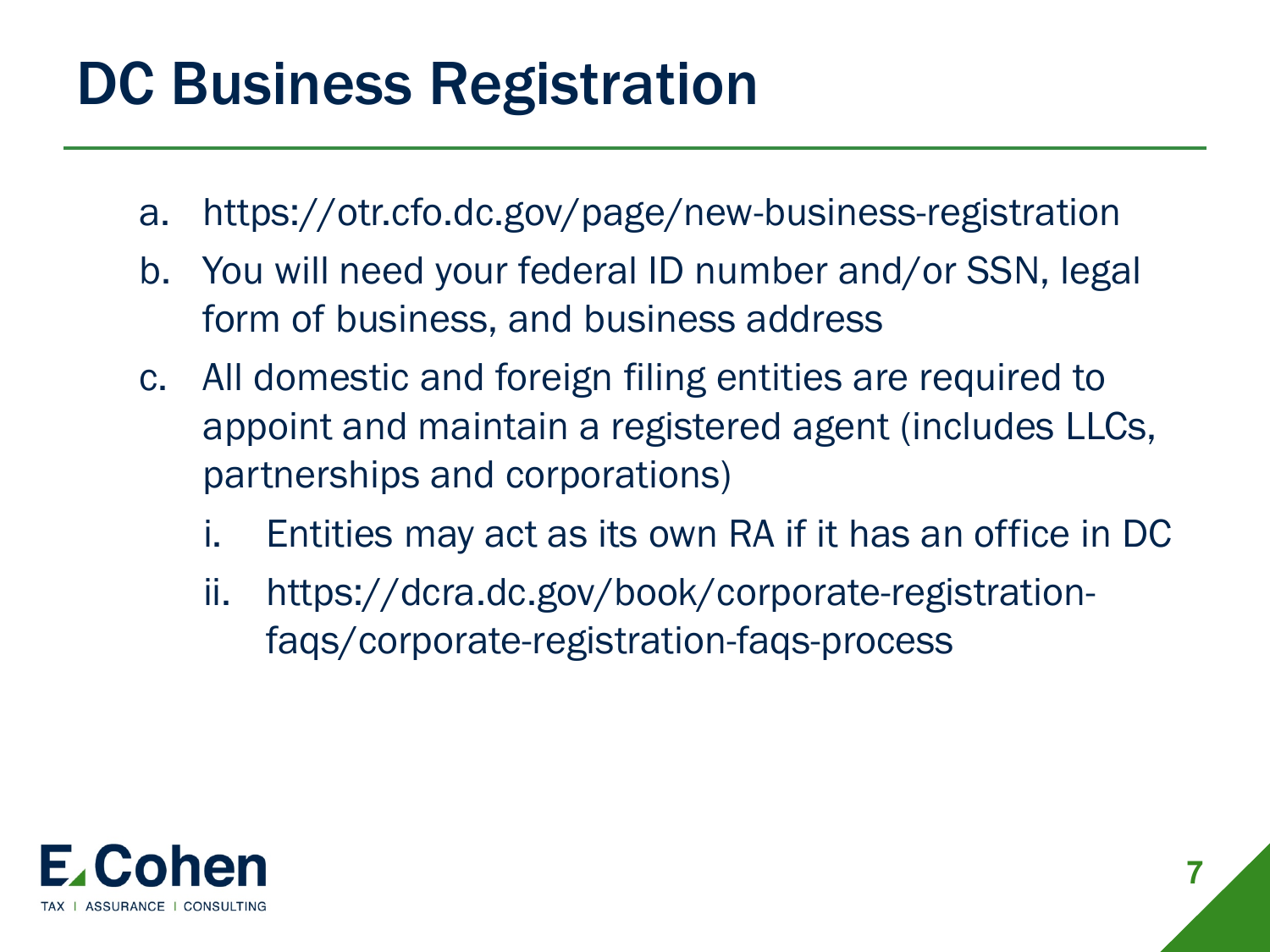#### Property Tax Returns

- a. Due by July 31, 20XX
- b. Reporting the remaining cost as of July 1, 20XX
- c. Maintain detailed records of fixed assets, reviewed annually for additions and disposals
- d. Filing is required for all DC businesses, but you are exempt from taxes if your remaining cost is \$225,000 or less

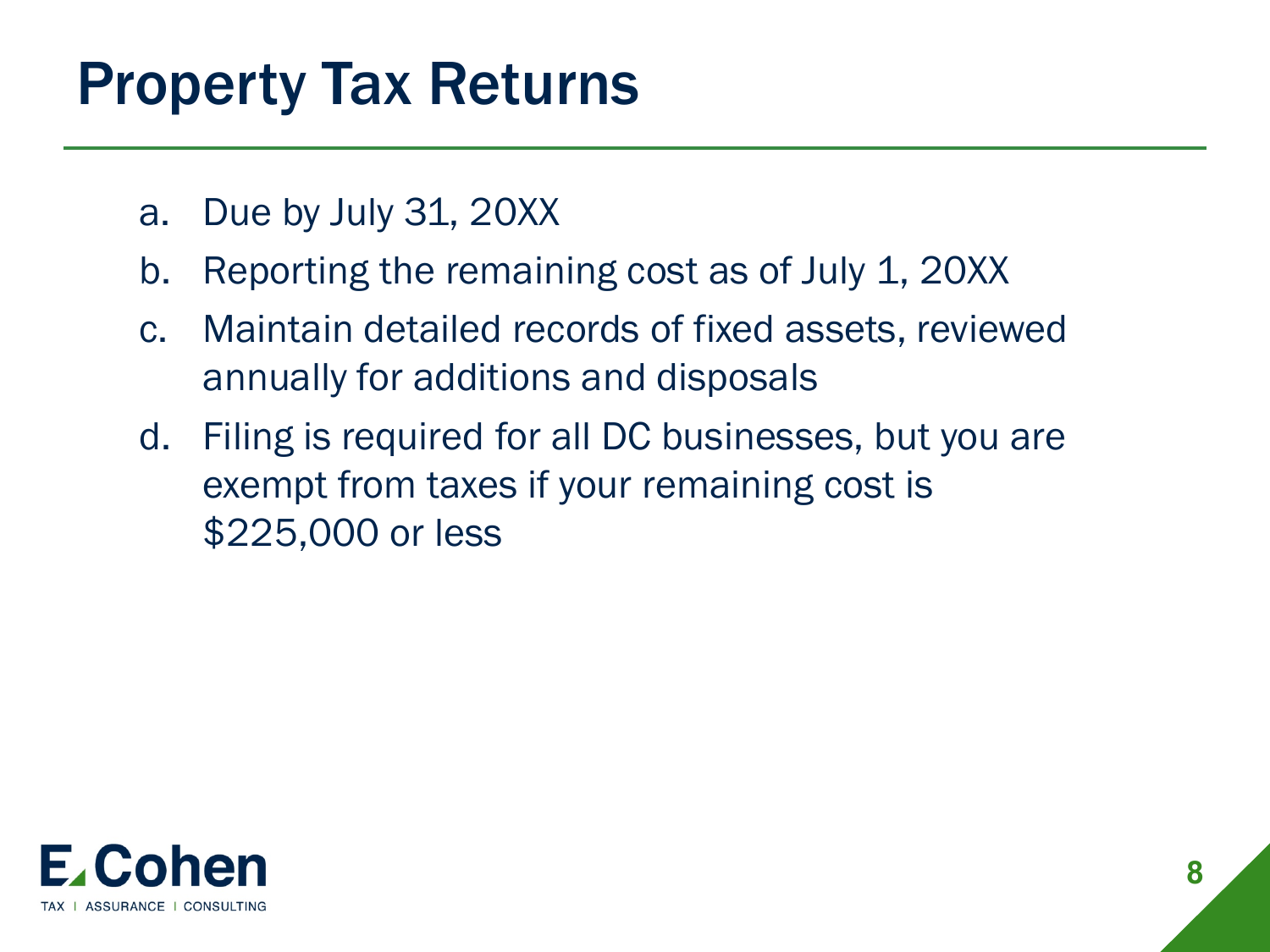## Income Tax Filings

- a. In general:
	- i. Form D-30 LLCs, partnerships and sole proprietors \$250 / \$1,000 minimum payment based on gross income (\$1MM threshold)
	- ii. Form D-20 Corporations (including S-corps) same minimum payment as D-30
- b. Form D-65 is allowed for partnerships with gross income less than \$12,000, investment partnerships, and any business deriving more than 80% of its gross income from personal services rendered by its owners
	- i. No payments required
- c. DC S-Corp / Virginia resident owner
	- i. VA does not offer a credit for taxes paid to DC
	- ii. Tax planning: pay the owner a payroll bonus to reduce the business' net income

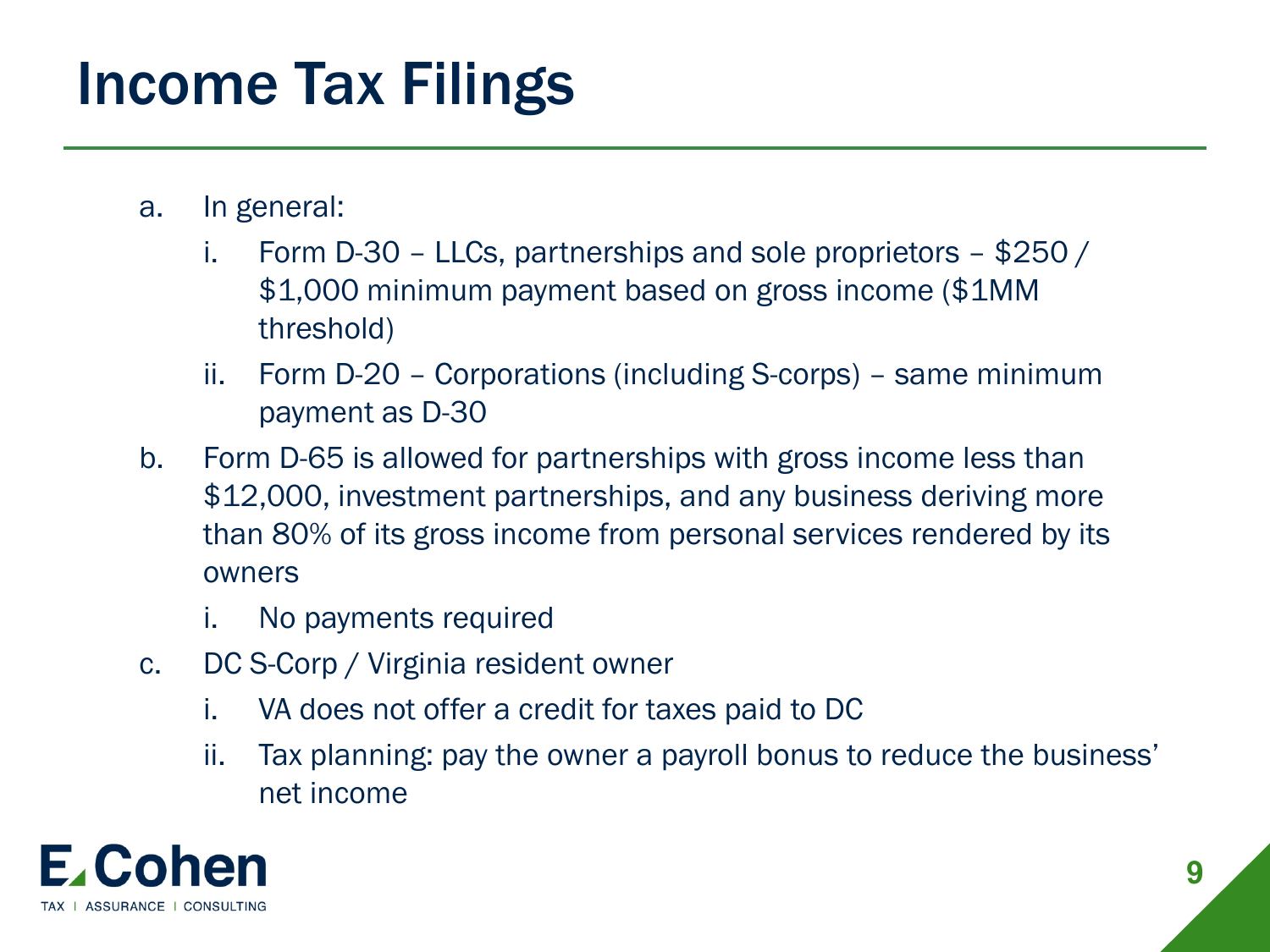#### Accrual vs Cash Accounting

- a. Cash revenue and expense are recognized when the cash is received/paid
- b. Accrual revenue is recognized when it's earned and expenses are recognized when they're incurred (accounts receivable, accounts payable, accrued expenses, etc.)
- c. Typically, books are kept on the accrual method to provide a more accurate snapshot of the business, while the tax return is usually on cash method.
	- i. If books and tax are on separate methods, your tax accountant will need to record annual adjusting entries to prepare the return

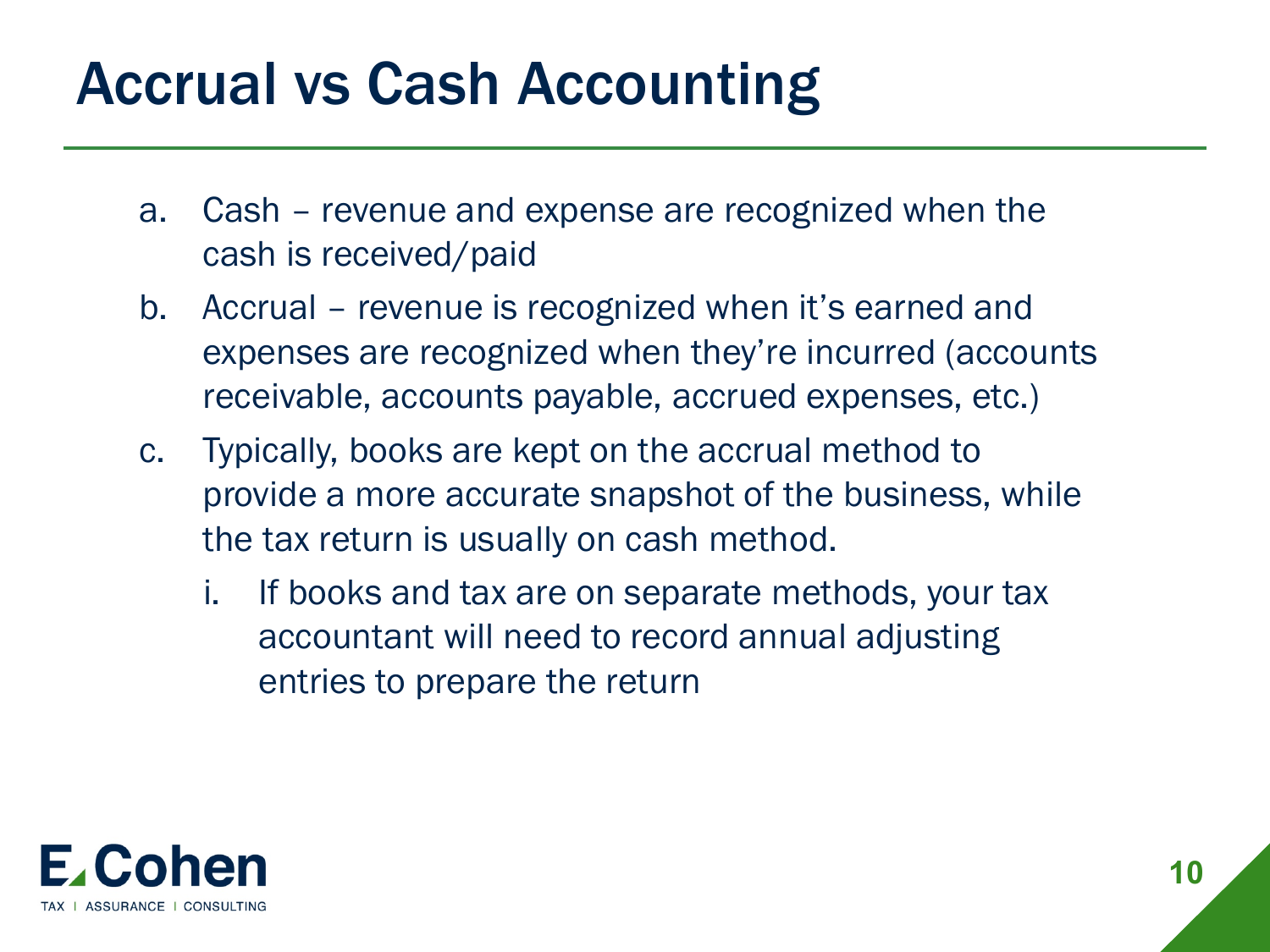#### **Benefits of QuickBooks - Part 1**

Keeping an accurate set of books is essential for managing your business and preparing income tax returns. QuickBooks is designed to be intuitive and easy to understand, even for business owners who lack an accounting or financial background.

- a. There are multiple versions of QuickBooks with different prices and options to select from. https://quickbooks.intuit.com/desktop/ and https://quickbooks.intuit.com/pricing/
- b. There are several ready-to-use templates that can be used to create a chart of accounts, invoices, spreadsheets, charts and business plans. You may also customize these reports to meet your specific requirements.

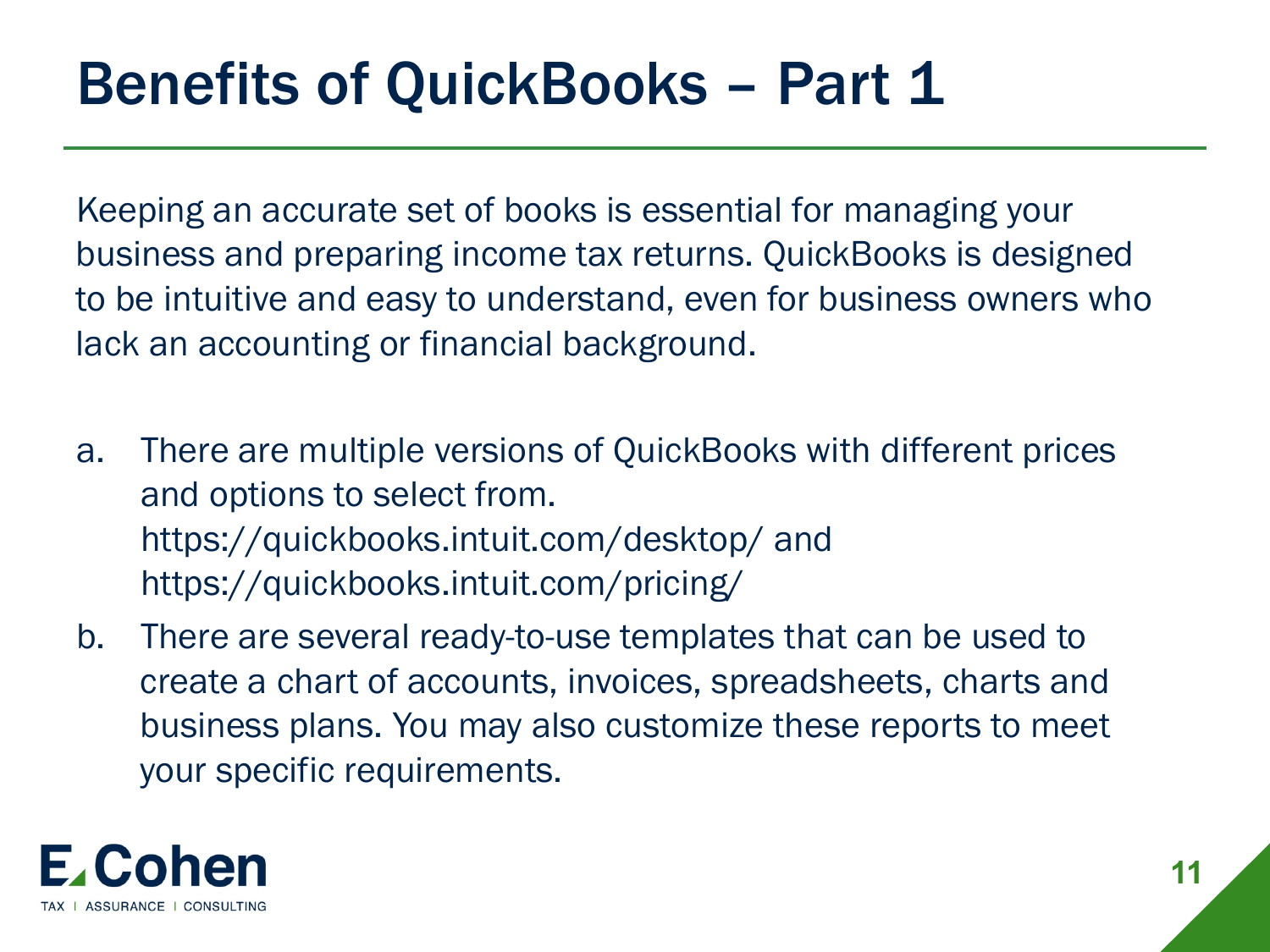# Benefits of QuickBooks – Part 2

- c. Transactions can be downloaded from many banks and credit cards.
- d. Memorized transactions can be set up so that they automatically post on a basis set up by you. This is nice for repetitive transactions.
- e. QuickBooks has their own payroll service. However, many outside payroll services can template their reports so that they can be easily imported into QuickBooks.
- f. Form 1099s can be printed from QuickBooks.
- g. The ability to integrate with other programs.

Recommendation: If you are new to QuickBooks, we recommend that you have your accountant set up your QuickBooks and train you on how to use. This can usually be done within 3-4-hours.

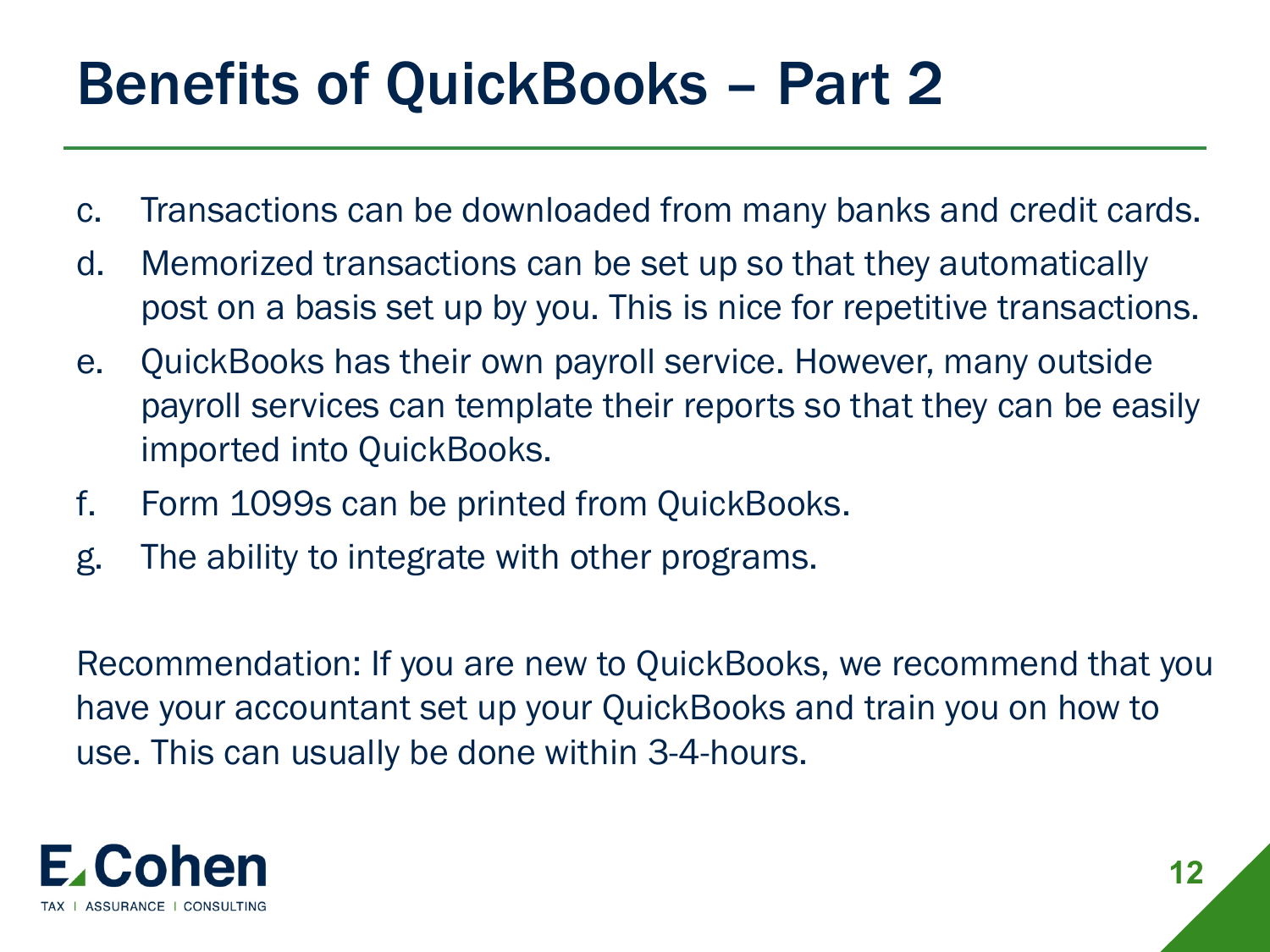# Monthly Reconciliation of IOLTA Accounts

- a. Client or third-party funds in your possession must be placed in a trust account. If the trust funds are nominal in amount or expected to be held for a short period of time, the trust funds must be held in an IOLTA account in a compliant bank.
- b. Best practice: monthly reconciliations of your accounts to avoid any issues
- c. Interest earned on the pooled trust funds in a D.C. IOLTA account goes to the D.C. Bar Foundation to fund pro bono legal services. The account uses the Bar Foundation's tax identification number; the Foundation is the beneficial owner of the interest.

(https://www.dcbar.org/bar-resources/practicemanagement-advisory-service/iolta.cfm)

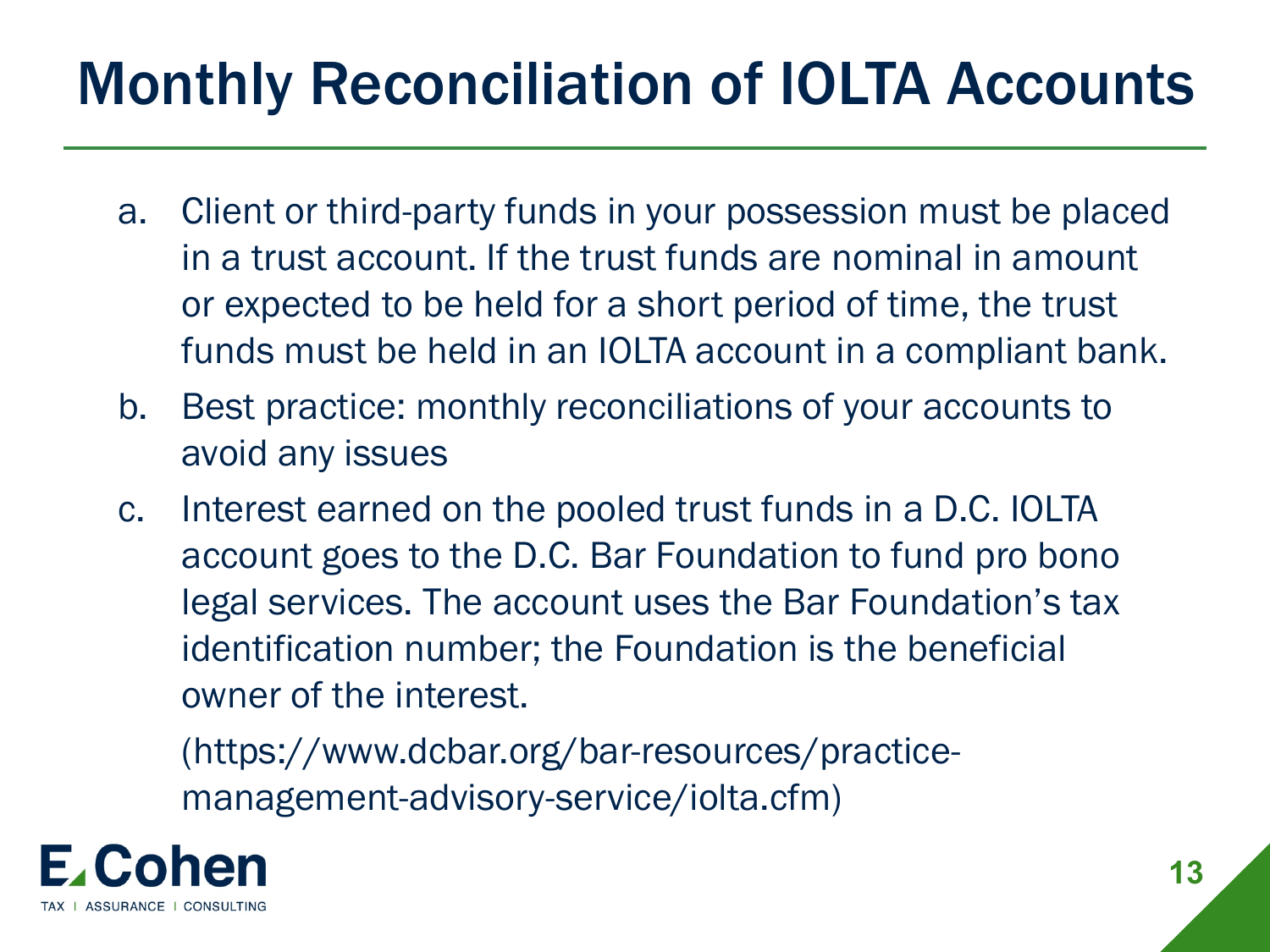## Form W-9 and 1099

- a. Form 1099 is required to be filed for each entity (person, LLC, or partnership) in the course of your business to whom you've paid at least \$600 during the year for personal services and rent.
- b. Generally, 1099s are not required for payments to a corporation, however attorneys' fees paid to a corporation are reportable payments
- c. Form W-9 should be filled out by your 1099 recipients, to ensure you use the correct information.
	- i. Recommendation: obtain a completed W-9 before issuing payment

https://www.irs.gov/pub/irs-pdf/fw9.pdf https://www.irs.gov/pub/irs-pdf/f1099msc.pdf

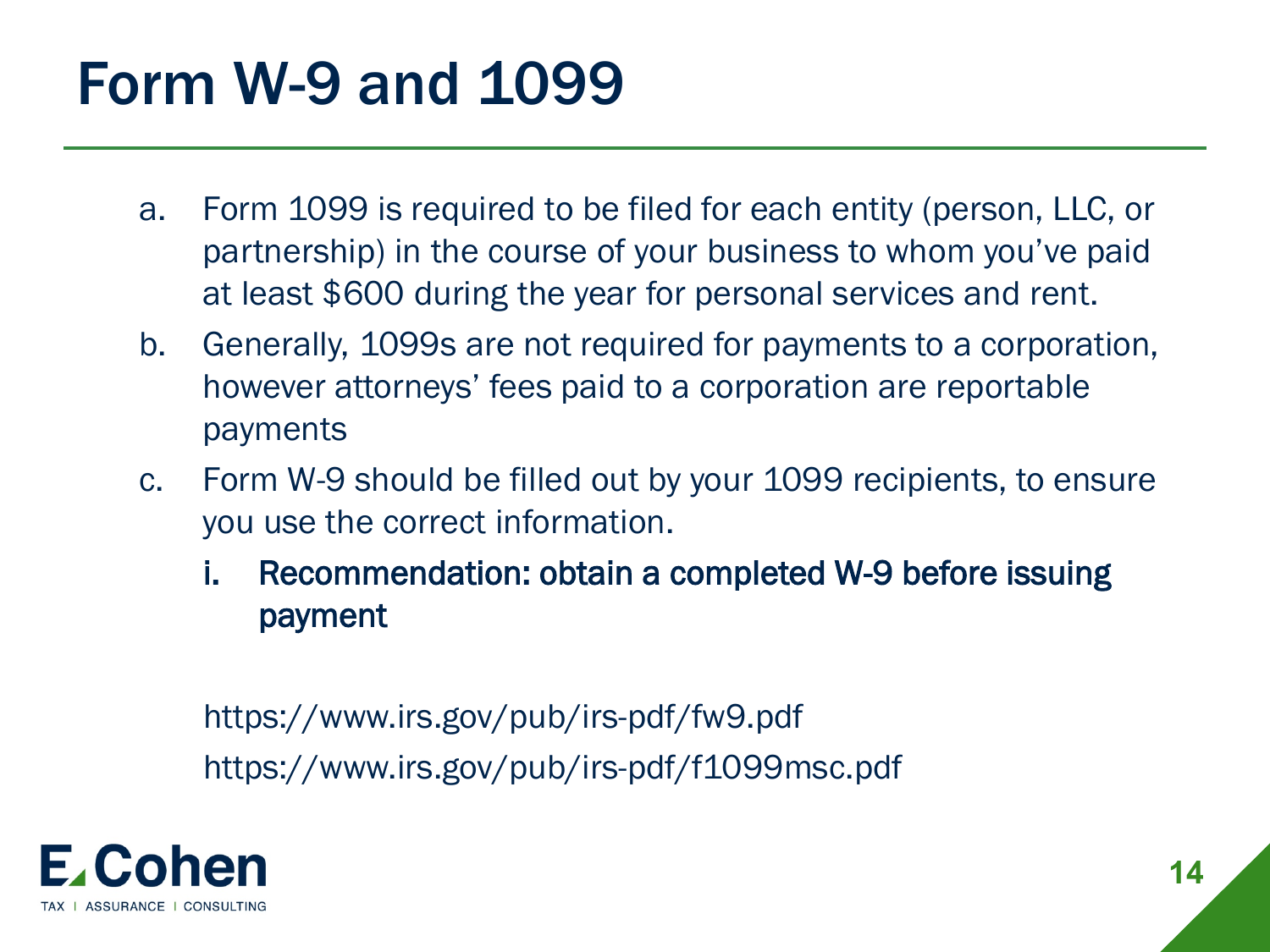# Employee vs. Independent Contractor

- a. Behavioral control
- b. Financial control
- c. Relationship (benefits, permanency, etc.)

https://www.irs.gov/newsroom/understandingemployee-vs-contractor-designation

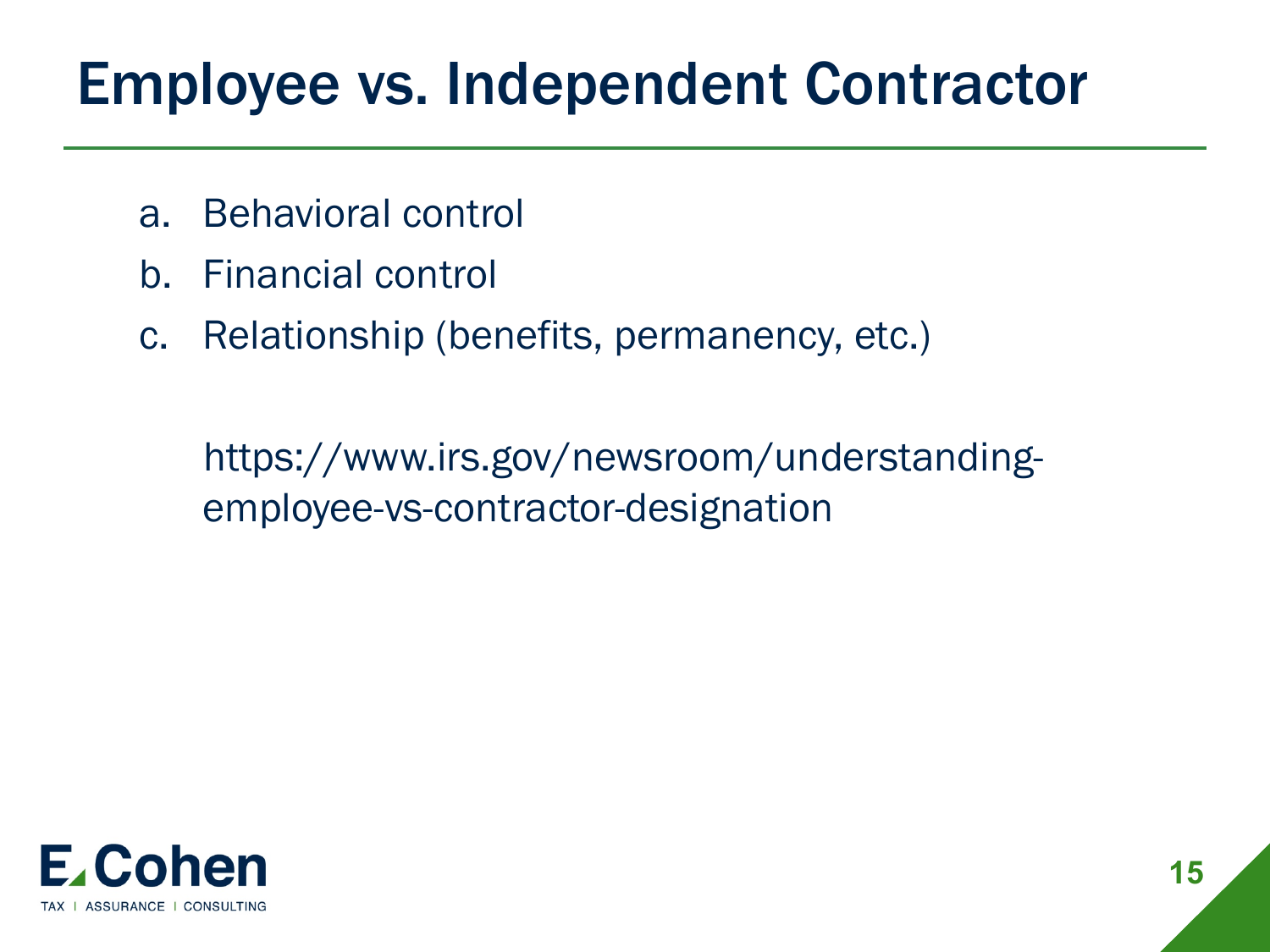# Quarterly Income Tax Payments

- a. Personal (federal and state) and DC Franchise estimates may be required to avoid any interest and penalties
- b. Methods
	- i. Safe harbor even payments based on 100%-110% of the prior year tax liability
	- ii. Annualized estimated payments based on actual YTD income

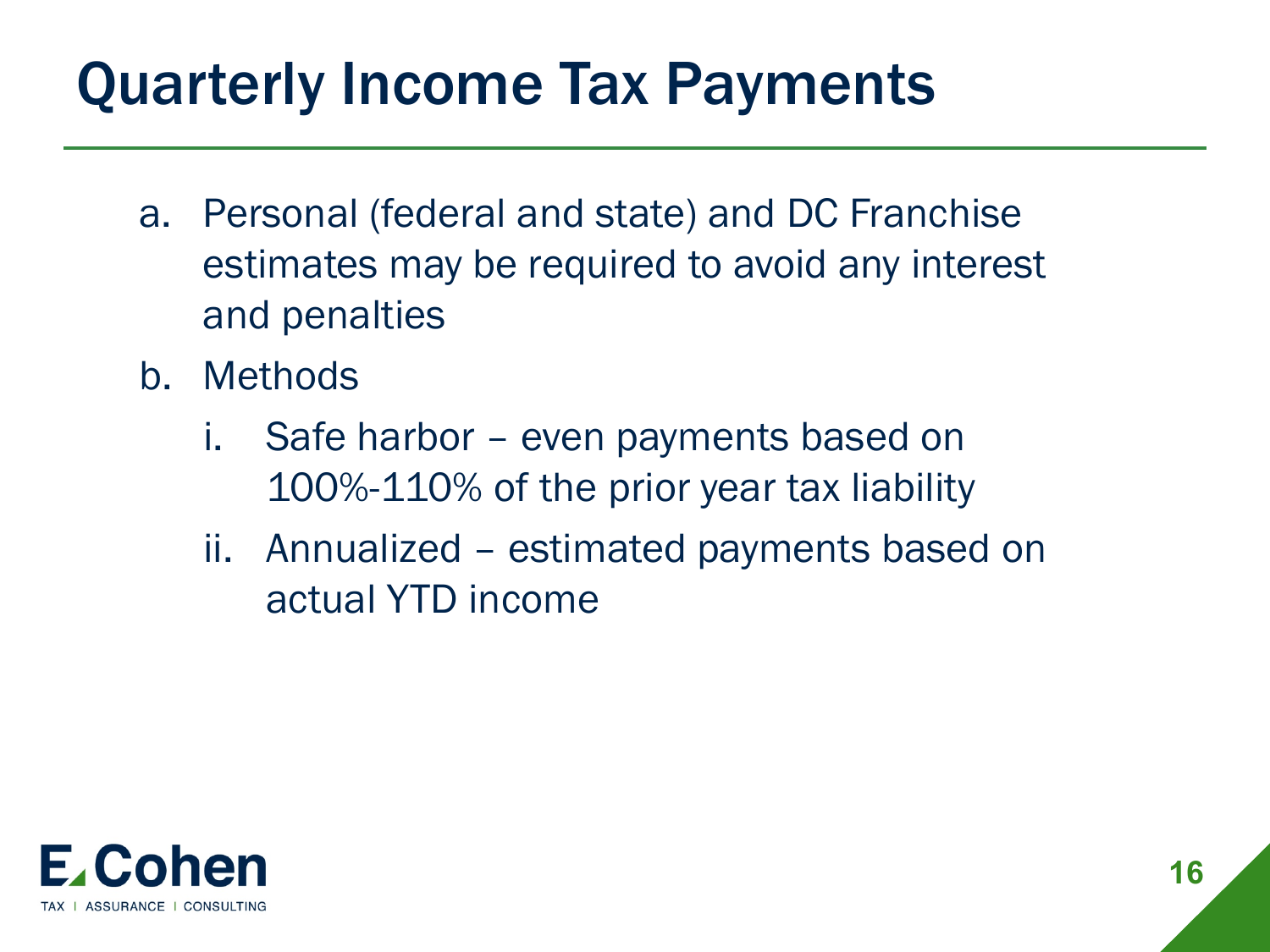### SEP-IRA Plans

- a. Solo 401k permits sole practitioner to have their own 401k.
	- i. Pros: Allowed to contribute dollar-for-dollar of net income up to regular 401k limits (\$18,500 or \$24,000)
	- ii. Cons: higher administrative costs and Form 5500 filing once assets exceed \$250,000.
- b. 401k (multiple participants)
- c. SEP
	- i. Pros: easy to set up, can be set up after year-end, very low cost, \$55,000 max contribution
	- ii. Cons: only allowed to contribute up to 25% of your SE net earnings
- d. Eligible employees must be covered under the plans

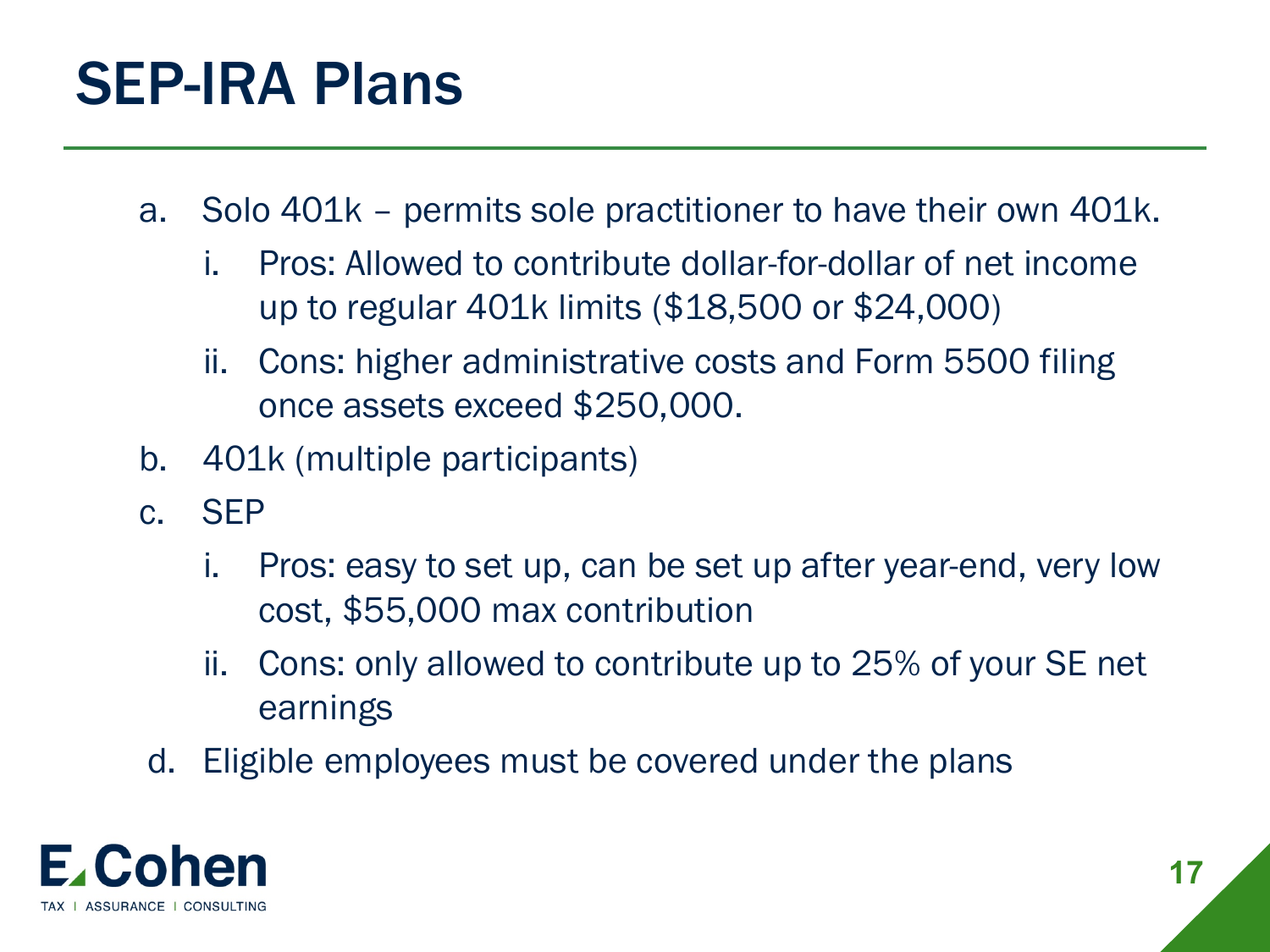#### Other Considerations

- a. Home Office
- b. Sec. 199A SSTB
- c. Multi-state activity
- d. Basis issues of S Corporations and Partnerships
	- i. Loans
	- ii. Distributions